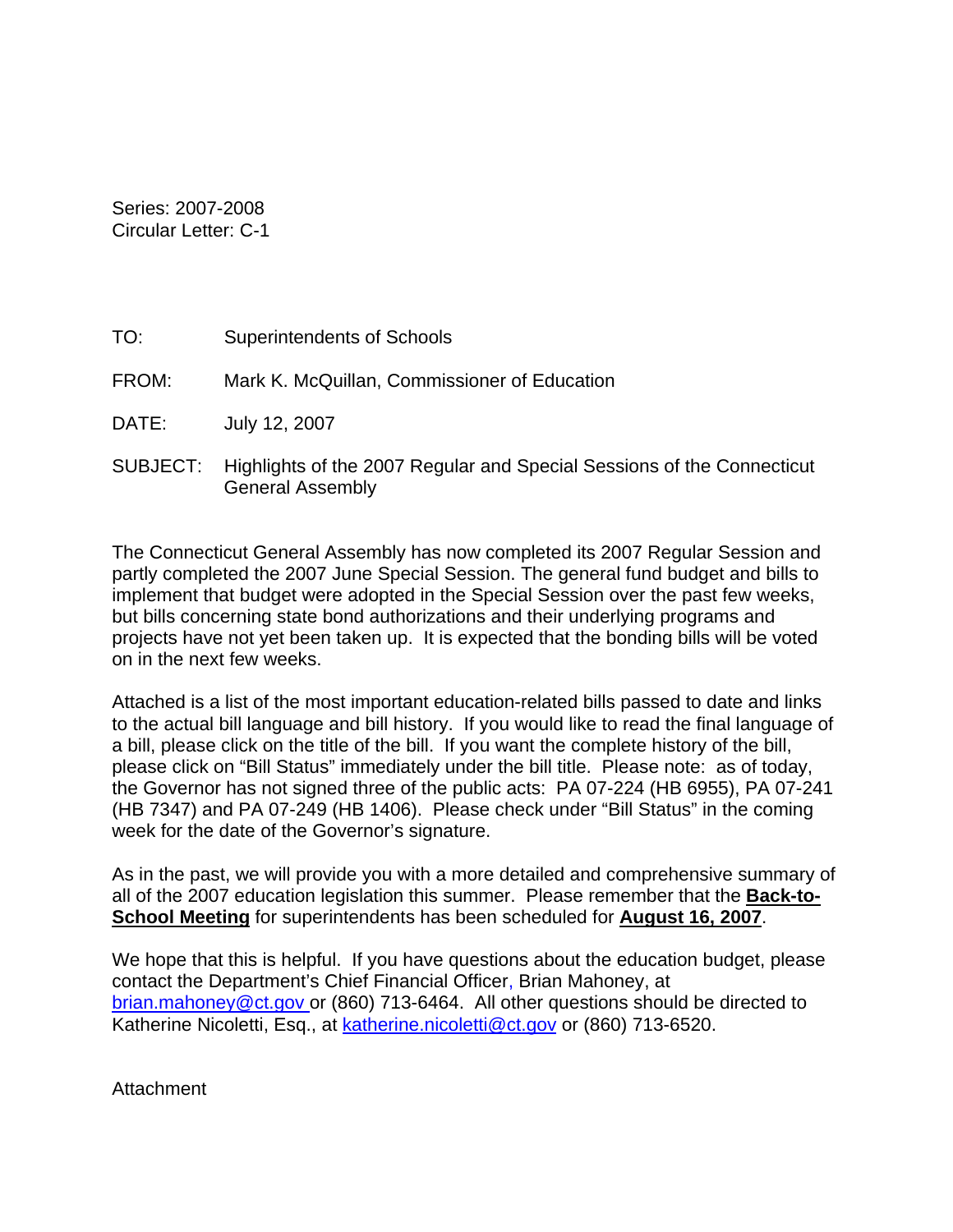| <b>MOST IMPORTANT EDUCATION-RELATED BILLS PASSED BY THE SENATE AND HOUSE</b><br>IN THE 2007 REGULAR AND SPECIAL SESSIONS AS OF JULY 1, 2007 |                                                                                                                                                                                                                                                    |  |
|---------------------------------------------------------------------------------------------------------------------------------------------|----------------------------------------------------------------------------------------------------------------------------------------------------------------------------------------------------------------------------------------------------|--|
| <b>BILL</b><br>NO.                                                                                                                          | <b>TITLE</b>                                                                                                                                                                                                                                       |  |
| <b>SB</b><br>260                                                                                                                            | AN ACT CONCERNING HEALTH ASSESSMENTS FOR ADOLESCENTS. (PA 07-58, Signed<br>by the Governor May 30, 2007)                                                                                                                                           |  |
| <b>SB</b>                                                                                                                                   | <b>Bill Status</b><br>AN ACT CONCERNING RESTRAINTS AND SECLUSION IN PUBLIC SCHOOLS. (PA 07-147,                                                                                                                                                    |  |
| 977                                                                                                                                         | Signed by the Governor June 19, 2007)                                                                                                                                                                                                              |  |
| <b>SB</b>                                                                                                                                   | <b>Bill Status</b><br>AN ACT CONCERNING THE DEPRIVATION OF RIGHTS ON ACCOUNT OF SEXUAL                                                                                                                                                             |  |
| 1109                                                                                                                                        | ORIENTATION. (PA 07-62, Signed by the Governor May 30, 2007)                                                                                                                                                                                       |  |
| <b>SB</b>                                                                                                                                   | <b>Bill Status</b><br>AN ACT CONCERNING SECURITY ASSESSMENTS AND ASSISTANCE FOR SCHOOLS AND                                                                                                                                                        |  |
| 1110                                                                                                                                        | EMERGENCY RESPONSE PLANS FOR INSTITUTIONS OF HIGHER EDUCATION. (PA 07-<br>208, Signed by the Governor July 5, 2007)                                                                                                                                |  |
|                                                                                                                                             | <b>Bill Status</b>                                                                                                                                                                                                                                 |  |
| <b>SB</b><br>1113<br>(GB)                                                                                                                   | AN ACT CONCERNING UNIFIED SCHOOL DISTRICT #1 EDUCATION CREDIT. (PA 07-38,<br>Signed by the Governor May 22, 2007)                                                                                                                                  |  |
|                                                                                                                                             | <b>Bill Status</b>                                                                                                                                                                                                                                 |  |
| <b>SB</b><br>1283<br>(SBE)                                                                                                                  | AN ACT CONCERNING THE ADVISORY COMMITTEE ON CONNECTICUT'S TECHNICAL<br>HIGH SCHOOLS. (PA 07-40, Signed by the Governor May 22, 2007)                                                                                                               |  |
|                                                                                                                                             | <b>Bill Status</b>                                                                                                                                                                                                                                 |  |
| <b>SB</b><br>1285<br>(SBE)                                                                                                                  | AN ACT CONCERNING THE CONNECTICUT CAREER CERTIFICATE PROGRAM. (PA 07-20,<br>Signed by the Governor May 7, 2007)                                                                                                                                    |  |
|                                                                                                                                             | <b>Bill Status</b>                                                                                                                                                                                                                                 |  |
| <b>SB</b><br>1287<br>(SBE)                                                                                                                  | AN ACT CONCERNING VISITING INTERNATIONAL TEACHER PERMITS. (PA 07-30, Signed<br>by the Governor May 18, 2007)                                                                                                                                       |  |
|                                                                                                                                             | <b>Bill Status</b>                                                                                                                                                                                                                                 |  |
| <b>SB</b><br>1354                                                                                                                           | AN ACT CONCERNING THE APPOINTMENT OF THE COMMISSIONER OF EDUCATION. (PA<br>07-114, Signed by the Governor June 11, 2007)                                                                                                                           |  |
|                                                                                                                                             | <b>Bill Status</b>                                                                                                                                                                                                                                 |  |
| <b>SB</b><br>1406                                                                                                                           | AN ACT CONCERNING AUTHORIZATION OF STATE GRANT COMMITMENTS FOR SCHOOL<br><b>BUILDING PROJECTS AND CHANGES TO THE STATUTES CONCERNING SCHOOL</b><br><b>BUILDING PROJECTS.</b> (PA 07-249; as of July 12, 2007, has not been signed by the Governor) |  |
|                                                                                                                                             | <b>Bill Status</b>                                                                                                                                                                                                                                 |  |